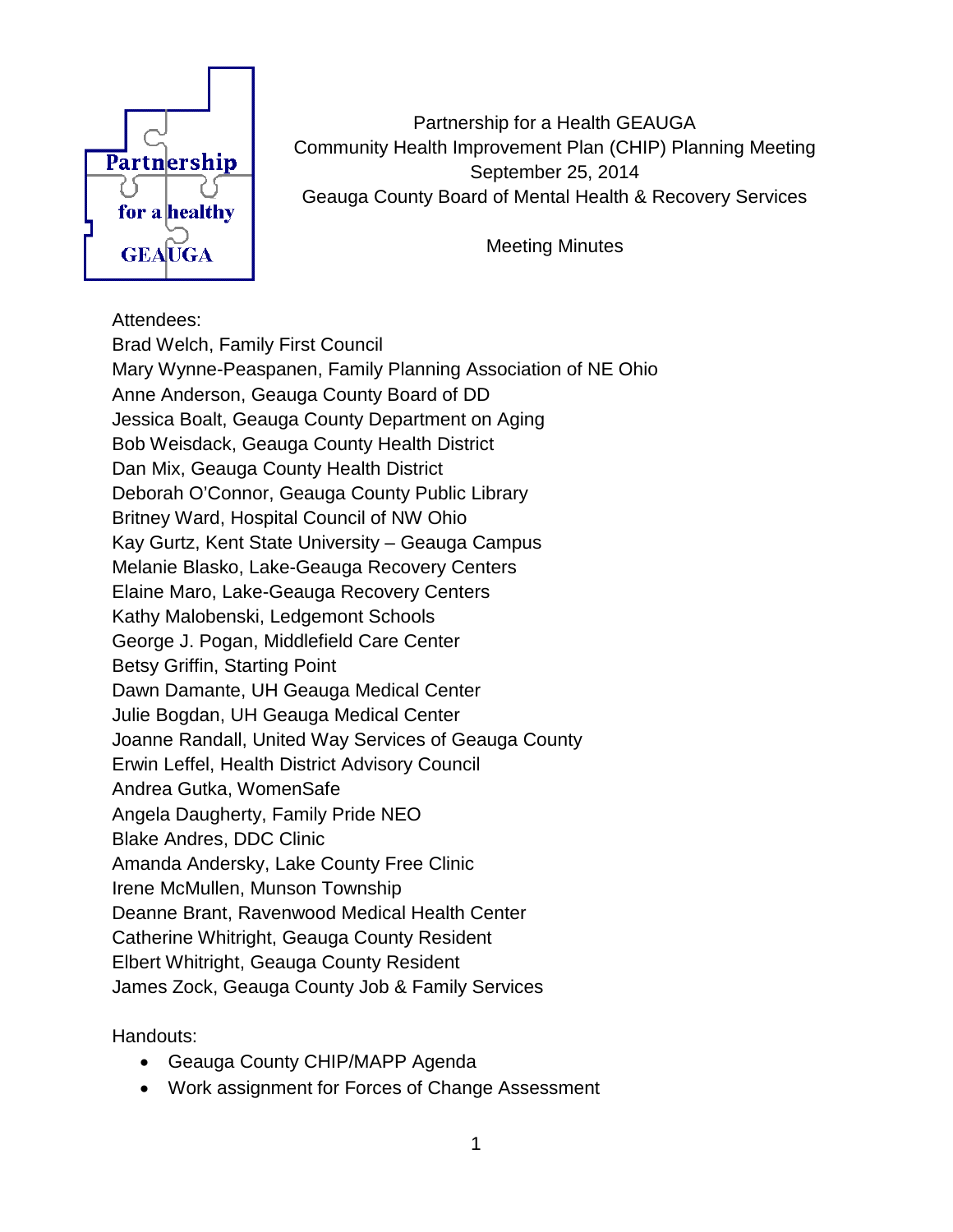• Work Assignment for Identifying Key Issues and Concerns – Geauga County

## Britney Ward, Hospital Council of NW Ohio, chair, started the meeting at 10:05 AM

- 1. All members introduced themselves and their roles at their respective agencies.
- 2. Britney Ward reviewed the agenda for the next two meetings
- 3. Britney Ward reviewed the procedure for the brainstorming session to complete the Forces of Change Assessment. A brainstorming session followed.
	- a. Brad Welch, FFC Medicaid Managed Care might ease transportation issues for some residents seeking service. Changes in administration at Geauga Transit may also result in transit improvements for those attempting to get to medical appointments
	- b. Deborah O'Connor, GC Library Winter weather is difficult for travel to medical appointments; salt prices may result in less road care and more difficult winter
	- c. Erwin Leffel, HDAC increase in the size of the senior population
		- i. Jessica Boalt Dept Aging Senior population of Geauga County will grow to 26.5% by 2016; 30% by 2020
		- ii. George Pogan, Middlefield Care Center population shift will affect school enrollment resulting in smaller class size; possibly school consolidations such as Newbury and Ledgemont face now
		- iii. George Pogan, Middlefield Care Center more chronic disease as people live longer
		- iv. Jessica Boalt Dept on Aging Lack of affordable senior housing;
		- v. Blake Andres DDC Clinic very little first place, last place to live in Geauga County; needs more starter homes and retirement homes
		- vi. Deb O'Connor, Library housing is a political issue; have heard statements like, "If you can't afford it, don't live here."
		- vii. Jessica Boalt, Dept. Aging senior residents living on fixed incomes have difficulty paying small repairs, let alone expensive repairs like replacing the septic system
	- d. George Pogan, Middlefield Care Center a needs assessment of the Amish population resulted in home visiting nurses for newly-delivered mothers (114 visits in 2013 resulting in 20 hospitalizations)
	- e. George Pogan, Middlefield Care Center Accountable Care Organizations model of healthcare delivery could result in better preventive care and a healthier population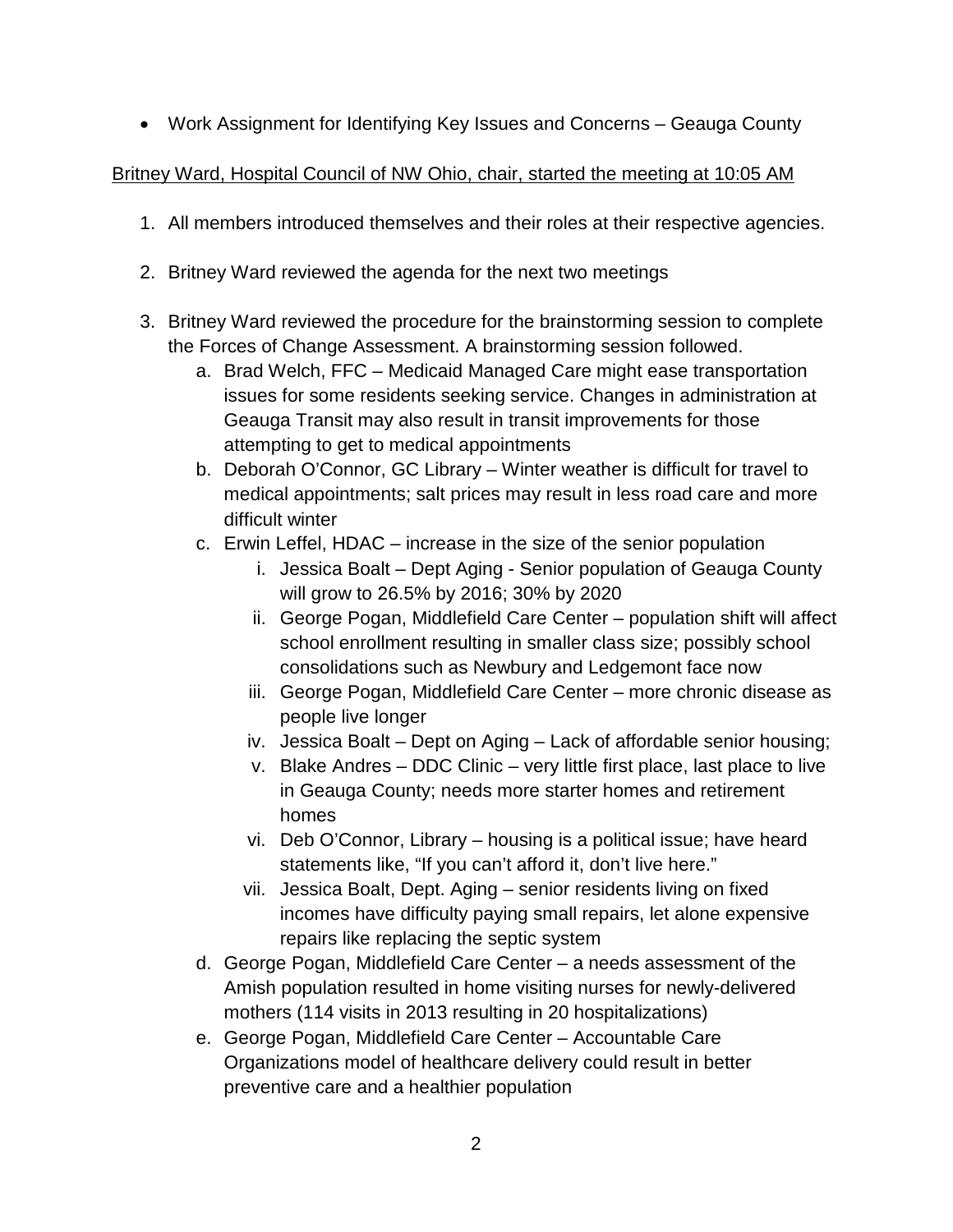- f. Irene McMullen, Munson Twp water quality from oil and gas activity; potential of algal bloom effect is unknown as there are no standards and no testing is being conducted
	- i. Mr. & Mrs. Whitright, residents water quality also affected by failing sewage systems; these are very expensive to replace
	- ii. Erwin Leffel & Bob Weisdack, GC Health District discussed the new sewage regulation that could impact all resident with household sewage systems
- g. Bob Weisdcak, GC Health District requirement for public health accreditation will be costly for department
- h. Erwin Leffel, Thompson Twp war on terrorism will impact service people returning to County and their jobs
- i. Brad Welch, FFC legalization of marijuana
- j. Deb O'Connor, Library proliferation of urgent care centers is good for medical needs
	- i. Kay Gurtz, KSU, many urgent care centers have closed
- k. Mary W-P, FPA NE Ohio, lack of family physicians in Geauga County
	- i. Deb O'Connor, Library specialization is more financially rewarding than primary care practice; new EHR requirements are forcing physicians out of practice
	- ii. Brad Welch, FFC Choose Ohio scholarships will pay for education for those entering primary care medicine
	- iii. Blake Andres, DDC use of medical home model can improve medical care and outcomes for patients
- l. Amanda Andersky, Lake County Free Clinic the free clinic serves Geauga County providing preventive and wellness services and is a good way to avoid unnecessary ER and specialist physician visits
- m. Jessica Boalt, Dept Aging non-English speaking population is growing and affects ability to get services and jobs
	- i. Accessing health has become more difficult because of rules
	- ii. Healthcare navigators are supposed to help people get enrolled in Medicaid or private health insurance
	- iii. Lake County General Health District has a navigator
	- iv. UH Geauga Medical Center is working on a grant to provide help under a rural healthcare initiative
- n. Blake Andres, DDC Clinic many youth are engaged in public health and wellness issues; it would be good to get them involved in this process
- o. Blake Andres, DDC and George Pogan, Middlefield Care Center the Amish population is doubling about every 20 years; number of children per family size is approx. 5.7 (down from 7.4); marriage age women increased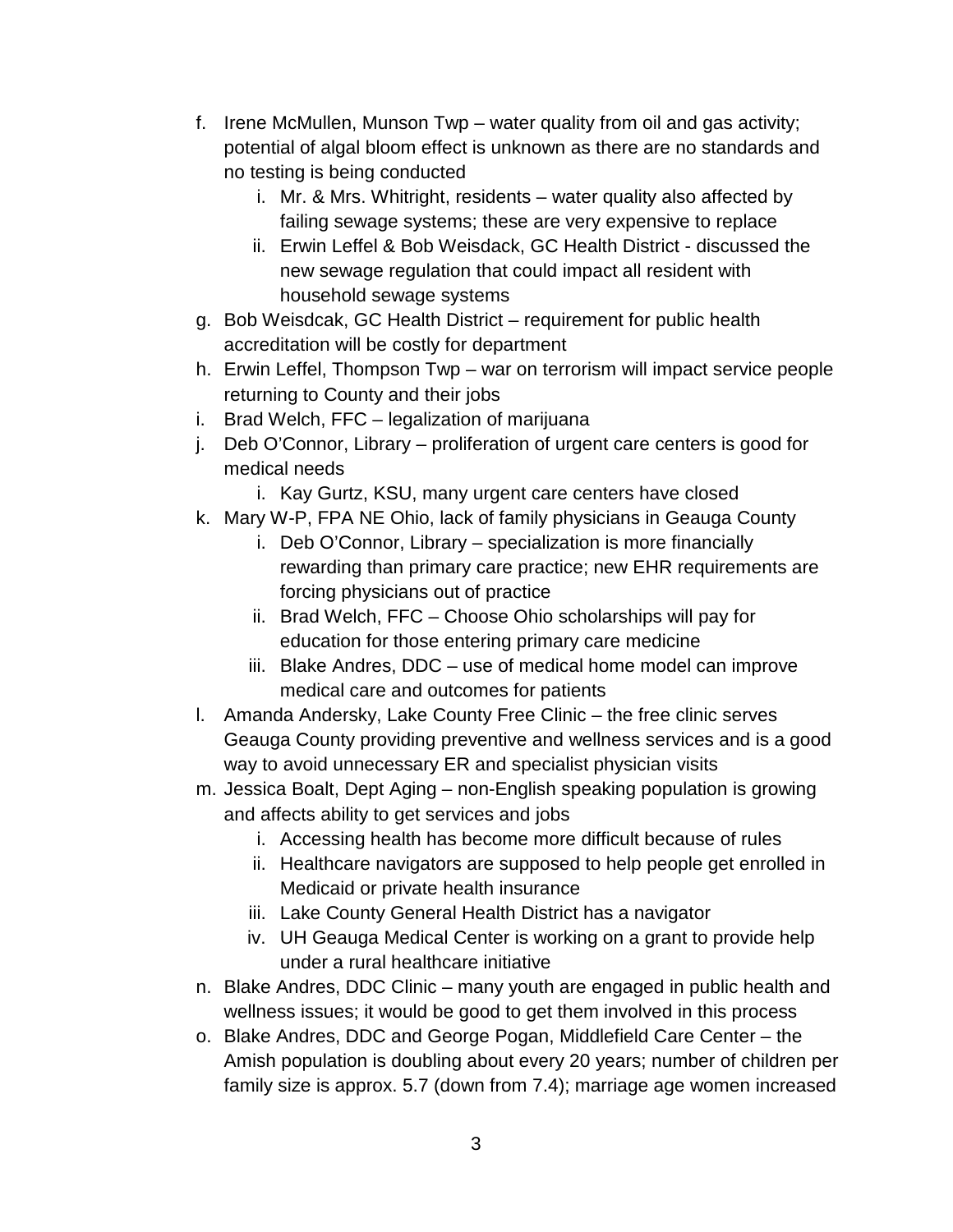from 17 years to 20.5 years; Amish have the same problems as the rest of the population, including chronic disease, substance abuse, mental health problems – AND – a reluctance to seek help from government agencies

- p. Anne Anderson, GC Board of DD developmental disabilities funding cuts have affected long-term health outcomes; ability to provide care for residents has been hampered
- q. Britney Ward, HCNO school report cards have been revised and many schools that have typically has A's are now getting some C's or lower for showing improvement for the lowest performing students
	- i. Kathy Malobenski, Ledgemont Schools small schools are adversely affected by the school report card changes, because 1 student has larger impact on a small school system than a large system. New rules state than no more than 1% of students can be delayed (held back from grade advancement)
- r. Kathy Malobenski, Ledgemont Schools funding for public schools is not working; currently 35% of schools in Ohio are in some sort of fiscal crisis
- s. Deb O'Connor, Library need for assistance with children after school and during school closings; we try to provide fresh fruit and juice vending machines; the library is not a baby sitter or a school; resources have been challenged; daycare is expensive – the library is free
	- i. Geauga West branch 58 to 70 children per day after school
	- ii. Bainbridge branch 25 to 36 per day after school
	- iii. Middlefield branch 18 to 23 per day; before reestablishment of busing MF was at 50 to 60 per day after school
	- iv. Chardon branch 20 to 30 per day after school
- t. Brad Welch, FFC JFS custody cases, which had been stable for years, have tripled to approximately 80 per year; these children may be placed with relatives or foster parents
	- i. A small discussion of Opiates and other drugs ensued
- u. Children are suffering a disservice by the requirement that only children with certain risk factors can receive service
- v. Must be aware of the invisible homeless and poor;
- w. Geauga is a bedroom community which may result in many resident being totally apathetic to problems that social service agencies face everyday
- 4. Britney Ward reviewed the homework for the next meeting Identifying Key Issues. Members were reminded of the availability of paper and online resources for locating the data to complete the key issues, including:
	- a. Geauga County Community Health Assessment data <http://www.hcno.org/community/data-indicator.html>